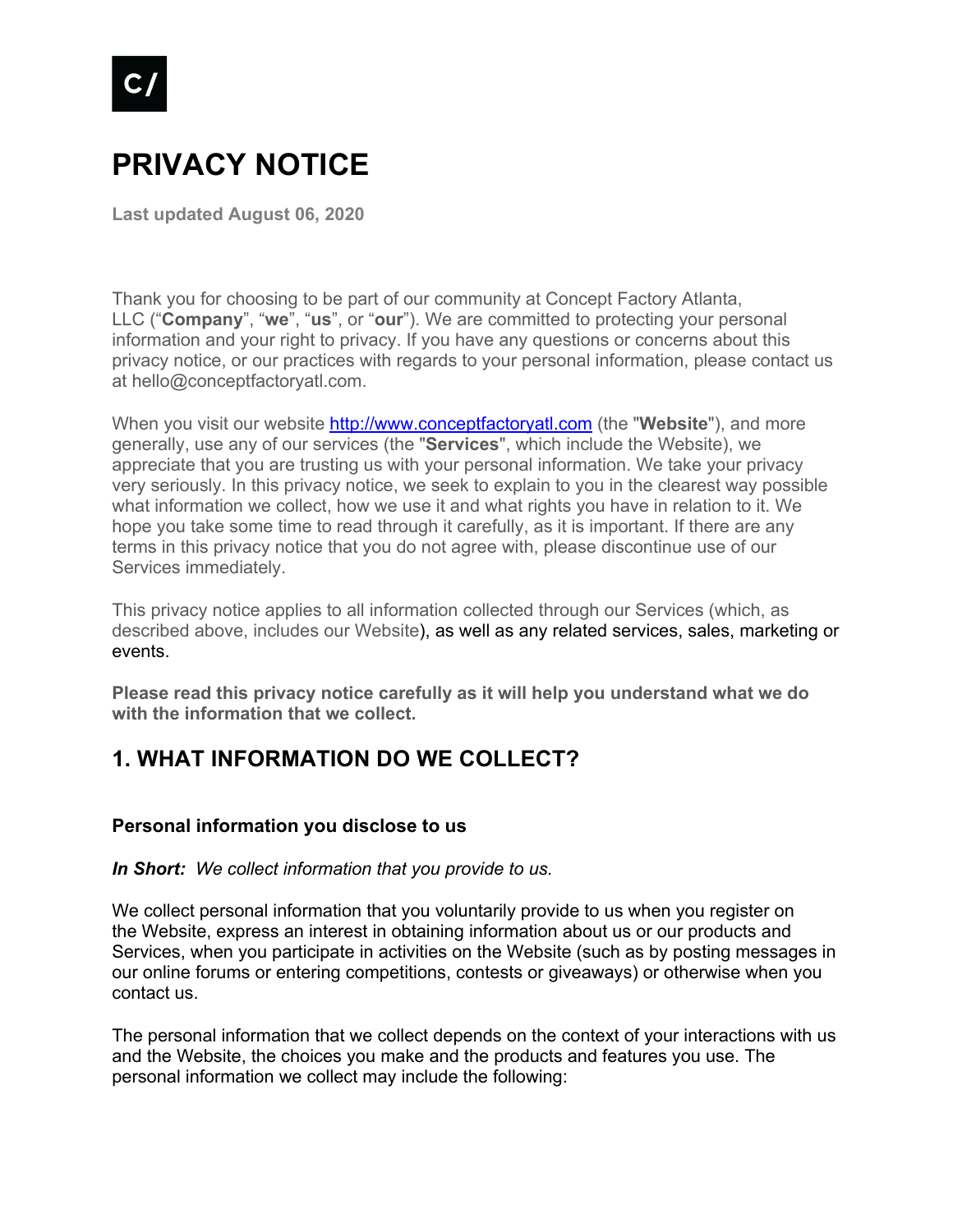

**Personal Information Provided by You.** We collect names; phone numbers; email addresses; mailing addresses; job titles; usernames; passwords; contact preferences; contact or authentication data; billing addresses; debit/credit card numbers; and other similar information.

**Social Media Login Data.** We may provide you with the option to register with us using your existing social media account details, like your Facebook, Twitter or other social media account. If you choose to register in this way, we will collect the information described in the section called "HOW DO WE HANDLE YOUR SOCIAL LOGINS" below.

All personal information that you provide to us must be true, complete and accurate, and you must notify us of any changes to such personal information.

### **Information automatically collected**

*In Short: Some information — such as your Internet Protocol (IP) address and/or browser and device characteristics — is collected automatically when you visit our Website.*

We automatically collect certain information when you visit, use or navigate the Website. This information does not reveal your specific identity (like your name or contact information) but may include device and usage information, such as your IP address, browser and device characteristics, operating system, language preferences, referring URLs, device name, country, location, information about who and when you use our Website and other technical information. This information is primarily needed to maintain the security and operation of our Website, and for our internal analytics and reporting purposes.

The information we collect includes:

- *Log and Usage Data.* Log and usage data is service-related, diagnostic usage and performance information our servers automatically collect when you access or use our Website and which we record in log files. Depending on how you interact with us, this log data may include your IP address, device information, browser type and settings and information about your activity in the Website (such as the date/time stamps associated with your usage, pages and files viewed, searches and other actions you take such as which features you use), device event information (such as system activity, error reports (sometimes called 'crash dumps') and hardware settings).
- § *Device Data.* We collect device data such as information about your computer, phone, tablet or other device you use to access the Website. Depending on the device used, this device data may include information such as your IP address (or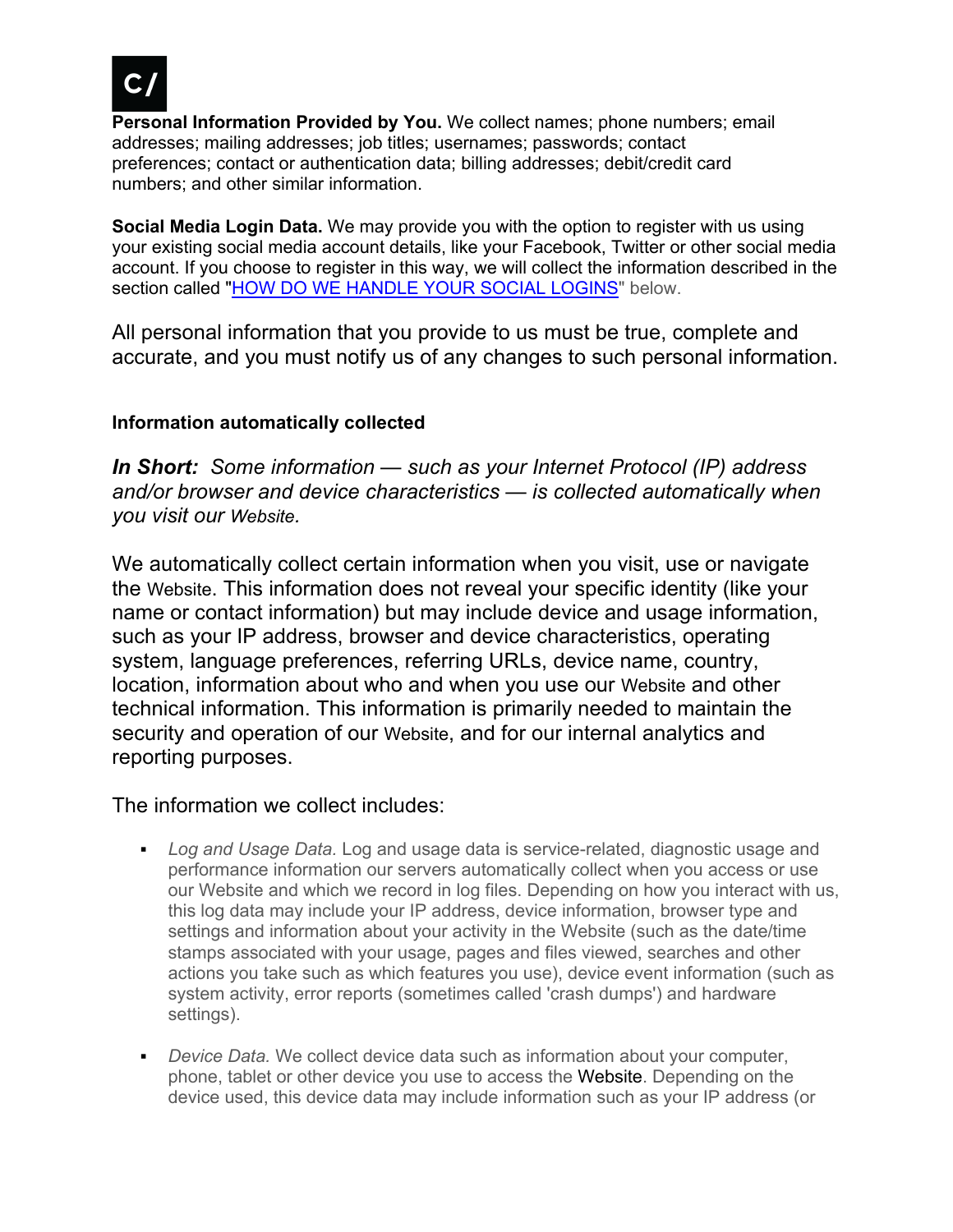

proxy server), device application identification numbers, location, browser type, hardware model Internet service provider and/or mobile carrier, operating system configuration information.

§ *Location Data.* We collect information data such as information about your device's location, which can be either precise or imprecise. How much information we collect depends on the type of settings of the device you use to access the Website. For example, we may use GPS and other technologies to collect geolocation data that tells us your current location (based on your IP address). You can opt out of allowing us to collect this information either by refusing access to the information or by disabling your Locations settings on your device. Note however, if you choose to opt out, you may not be able to use certain aspects of the Services.

### **Information collected from other sources**

*In Short: We may collect limited data from public databases, marketing partners, social media platforms, and other outside sources.*

In order to enhance our ability to provide relevant marketing, offers and services to you and update our records, we may obtain information about you from other sources, such as public databases, joint marketing partners, affiliate programs, data providers, social media platforms, as well as from other third parties. This information includes mailing addresses, job titles, email addresses, phone numbers, intent data (or user behavior data), Internet Protocol (IP) addresses, social media profiles, social media URLs and custom profiles, for purposes of targeted advertising and event promotion. If you interact with us on a social media platform using your social media account (e.g. Facebook or Twitter), we receive personal information about you such as your name, email address, and gender. Any personal information that we collect from your social media account depends on your social media account's privacy settings.

### **2. HOW DO WE USE YOUR INFORMATION?**

*In Short: We process your information for purposes based on legitimate business interests, the fulfillment of our contract with you, compliance with our legal obligations, and/or your consent.*

We use personal information collected via our Website for a variety of business purposes described below. We process your personal information for these purposes in reliance on our legitimate business interests, in order to enter into or perform a contract with you, with your consent, and/or for compliance with our legal obligations. We indicate the specific processing grounds we rely on next to each purpose listed below.

We use the information we collect or receive: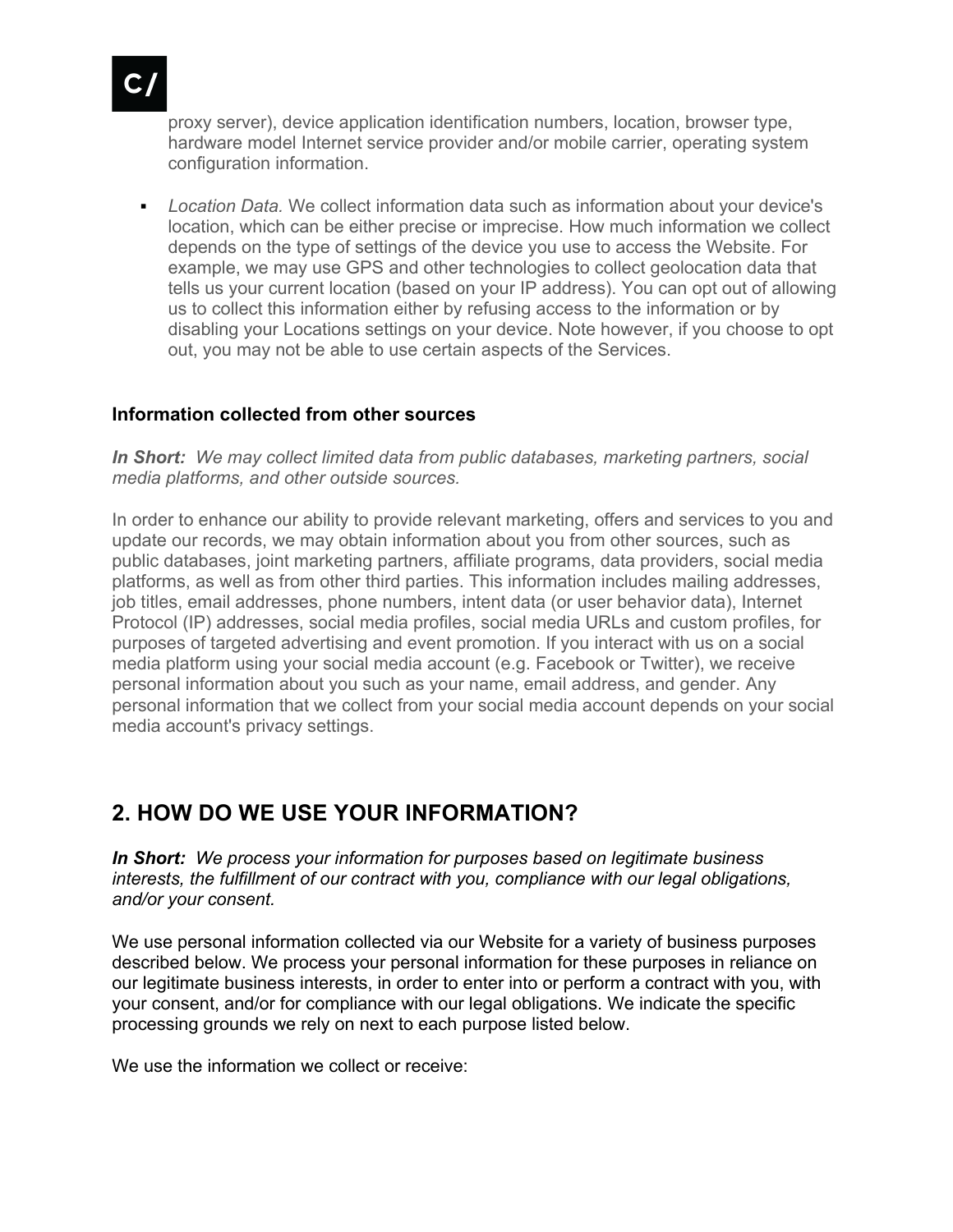

- § **To facilitate account creation and logon process.** If you choose to link your account with us to a third-party account (such as your Google or Facebook account), we use the information you allowed us to collect from those third parties to facilitate account creation and logon process for the performance of the contract. See the section below headed "HOW DO WE HANDLE YOUR SOCIAL LOGINS" for further information.
- **To post testimonials.** We post testimonials on our Website that may contain personal information. Prior to posting a testimonial, we will obtain your consent to use your name and the consent of the testimonial. If you wish to update, or delete your testimonial, please contact us at \_\_\_\_\_\_\_\_\_\_ and be sure to include your name, testimonial location, and contact information.
- **Request feedback.** We may use your information to request feedback and to contact you about your use of our Website.
- **To enable user-to-user communications.** We may use your information in order to enable user-to-user communications with each user's consent.
- **To manage user accounts**. We may use your information for the purposes of managing our account and keeping it in working order.
- **Fulfill and manage your orders.** We may use your information to fulfill and manage your orders, payments, returns, and exchanges made through the Website.
- **Administer prize draws and competitions.** We may use your information to administer prize draws and competitions when you elect to participate in our competitions.
- § **To deliver and facilitate delivery of services to the user.** We may use your information to provide you with the requested service.
- **To respond to user inquiries/offer support to users.** We may use your information to respond to your inquiries and solve any potential issues you might have with the use of our Services.
- § **To send you marketing and promotional communications.** We and/or our thirdparty marketing partners may use the personal information you send to us for our marketing purposes, if this is in accordance with your marketing preferences. For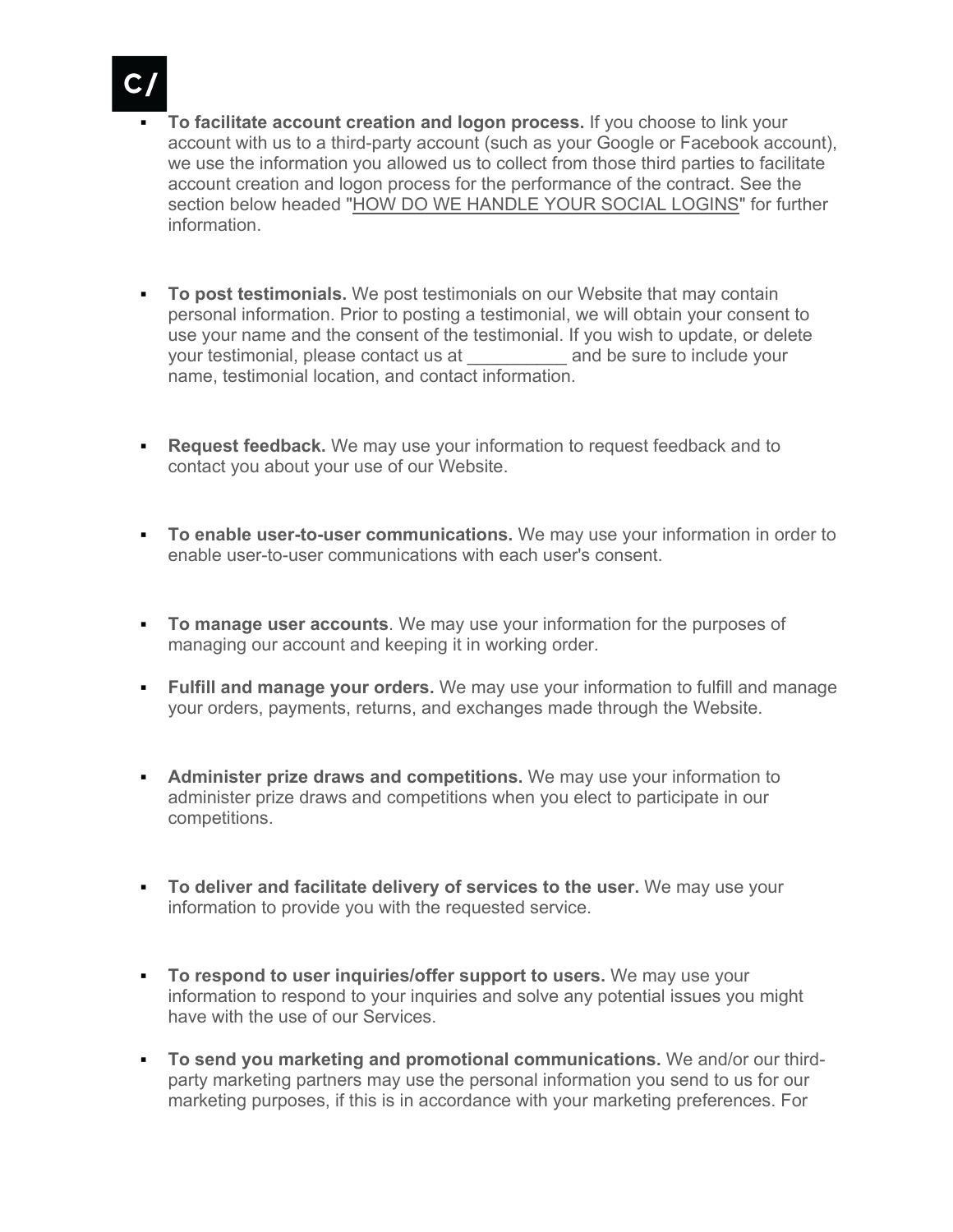

example, when expressing an interest in obtaining information about us or our Website, subscribing to marketing or otherwise contacting us, we will collect personal information from you. You can opt-out of our marketing emails at any time (see the "WHAT ARE YOUR PRIVACY RIGHTS" below).

- **Deliver targeted advertising to you.** We may use your information to develop and display personalized content and advertising (and work with third parties who do so) tailored to your interests and/or location and to measure its effectiveness.
- **For other business purposes.** We may use your information for other business purposes, such as data analysis, identifying usage trends, determining the effectiveness of our promotional campaigns and to evaluate and improve our Website, products, marketing and your experience. We may use and store this information in aggregated and anonymized form so that it is not associated with individual end users and does not include personal information. We will not use identifiable personal information without your consent.

# **3. WILL YOUR INFORMATION BE SHARED WITH ANYONE?**

*In Short: We only share information with your consent, to comply with laws, to provide you with services, to protect your rights, or to fulfill business obligations.*

We may process or share your data that we hold based on the following legal basis:

- § **Consent:** We may process your data if you have given us specific consent to use your personal information in a specific purpose.
- **Legitimate Interests:** We may process your data when it is reasonably necessary to achieve our legitimate business interests.
- **Performance of a Contract:** Where we have entered into a contract with you, we may process your personal information to fulfill the terms of our contract.
- **Legal Obligations:** We may disclose your information where we are legally required to do so in order to comply with applicable law, governmental requests, a judicial proceeding, court order, or legal process, such as in response to a court order or a subpoena (including in response to public authorities to meet national security or law enforcement requirements).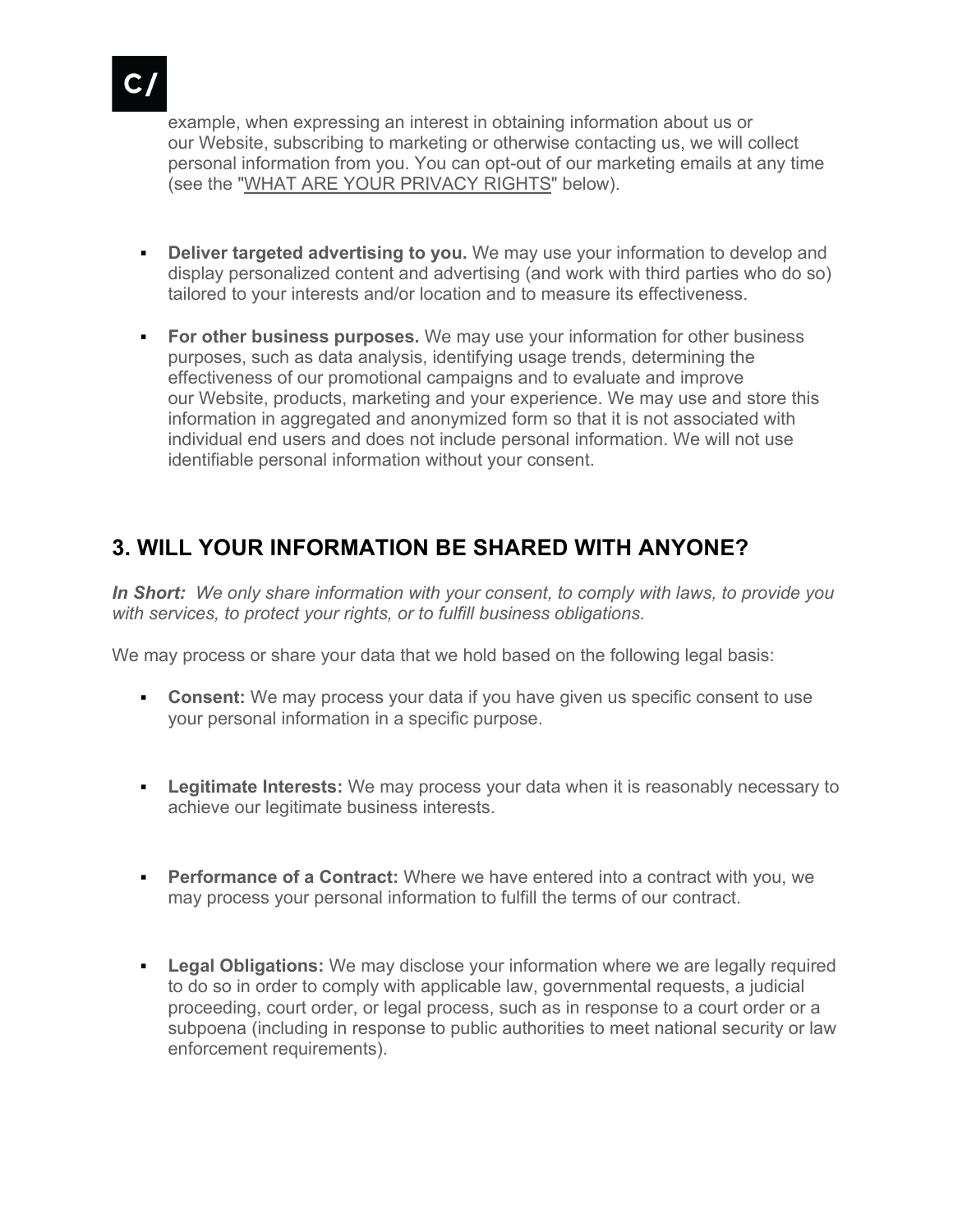

**Vital Interests:** We may disclose your information where we believe it is necessary to investigate, prevent, or take action regarding potential violations of our policies, suspected fraud, situations involving potential threats to the safety of any person and illegal activities, or as evidence in litigation in which we are involved.

More specifically, we may need to process your data or share your personal information in the following situations:

- **Business Transfers.** We may share or transfer your information in connection with, or during negotiations of, any merger, sale of company assets, financing, or acquisition of all or a portion of our business to another company.
- **Affiliates.** We may share your information with our affiliates, in which case we will require those affiliates to honor this privacy notice. Affiliates include our parent company and any subsidiaries, joint venture partners or other companies that we control or that are under common control with us.
- **Business Partners.** We may share your information with our business partners to offer you certain products, services or promotions.

# **4. HOW DO WE HANDLE YOUR SOCIAL LOGINS?**

*In Short: If you choose to register or log in to our services using a social media account, we may have access to certain information about you.*

Our Website offers you the ability to register and login using your third-party social media account details (like your Facebook or Twitter logins). Where you choose to do this, we will receive certain profile information about you from your social media provider. The profile Information we receive may vary depending on the social media provider concerned, but will often include your name, email address, friends list, profile picture as well as other information you choose to make public on such social media platform.

We will use the information we receive only for the purposes that are described in this privacy notice or that are otherwise made clear to you on the relevant Website. Please note that we do not control, and are not responsible for, other uses of your personal information by your third-party social media provider. We recommend that you review their privacy notice to understand how they collect, use and share your personal information, and how you can set your privacy preferences on their sites and apps.

# **5. HOW LONG DO WE KEEP YOUR INFORMATION?**

*In Short: We keep your information for as long as necessary to fulfill the purposes outlined in this privacy notice unless otherwise required by law.*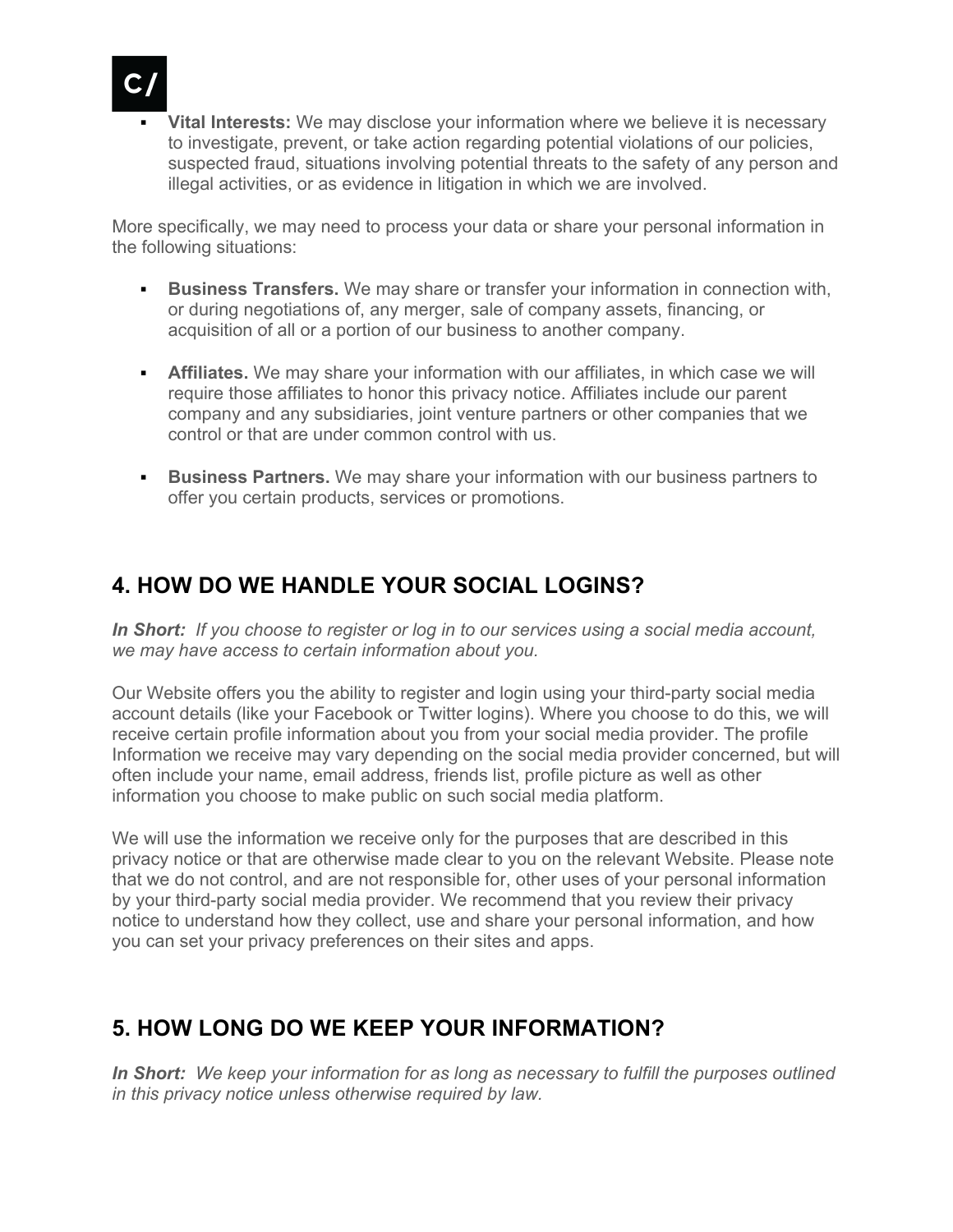

We will only keep your personal information for as long as it is necessary for the purposes set out in this privacy notice, unless a longer retention period is required or permitted by law (such as tax, accounting or other legal requirements). No purpose in this notice will require us keeping your personal information for longer than the period of time in which users have an account with us.

When we have no ongoing legitimate business need to process your personal information, we will either delete or anonymize such information, or, if this is not possible (for example, because your personal information has been stored in backup archives), then we will securely store your personal information and isolate it from any further processing until deletion is possible.

# **6. HOW DO WE KEEP YOUR INFORMATION SAFE?**

*In Short: We aim to protect your personal information through a system of organizational and technical security measures.*

We have implemented appropriate technical and organizational security measures designed to protect the security of any personal information we process. However, despite our safeguards and efforts to secure your information, no electronic transmission over the Internet or information storage technology can be guaranteed to be 100% secure, so we cannot promise or guarantee that hackers, cybercriminals, or other unauthorized third parties will not be able to defeat our security, and improperly collect, access, steal, or modify your information. Although we will do our best to protect your personal information, transmission of personal information to and from our Website is at your own risk. You should only access the Website within a secure environment.

# **7. WHAT ARE YOUR PRIVACY RIGHTS?**

*In Short: You may review, change, or terminate your account at any time.*

If you are resident in the European Economic Area and you believe we are unlawfully processing your personal information, you also have the right to complain to your local data protection supervisory authority. You can find their contact details here: http://ec.europa.eu/justice/data-protection/bodies/authorities/index\_en.htm.

If you are resident in Switzerland, the contact details for the data protection authorities are available here: https://www.edoeb.admin.ch/edoeb/en/home.html.

If you have questions or comments about your privacy rights, you may email us at hello@conceptfactoryatl.com.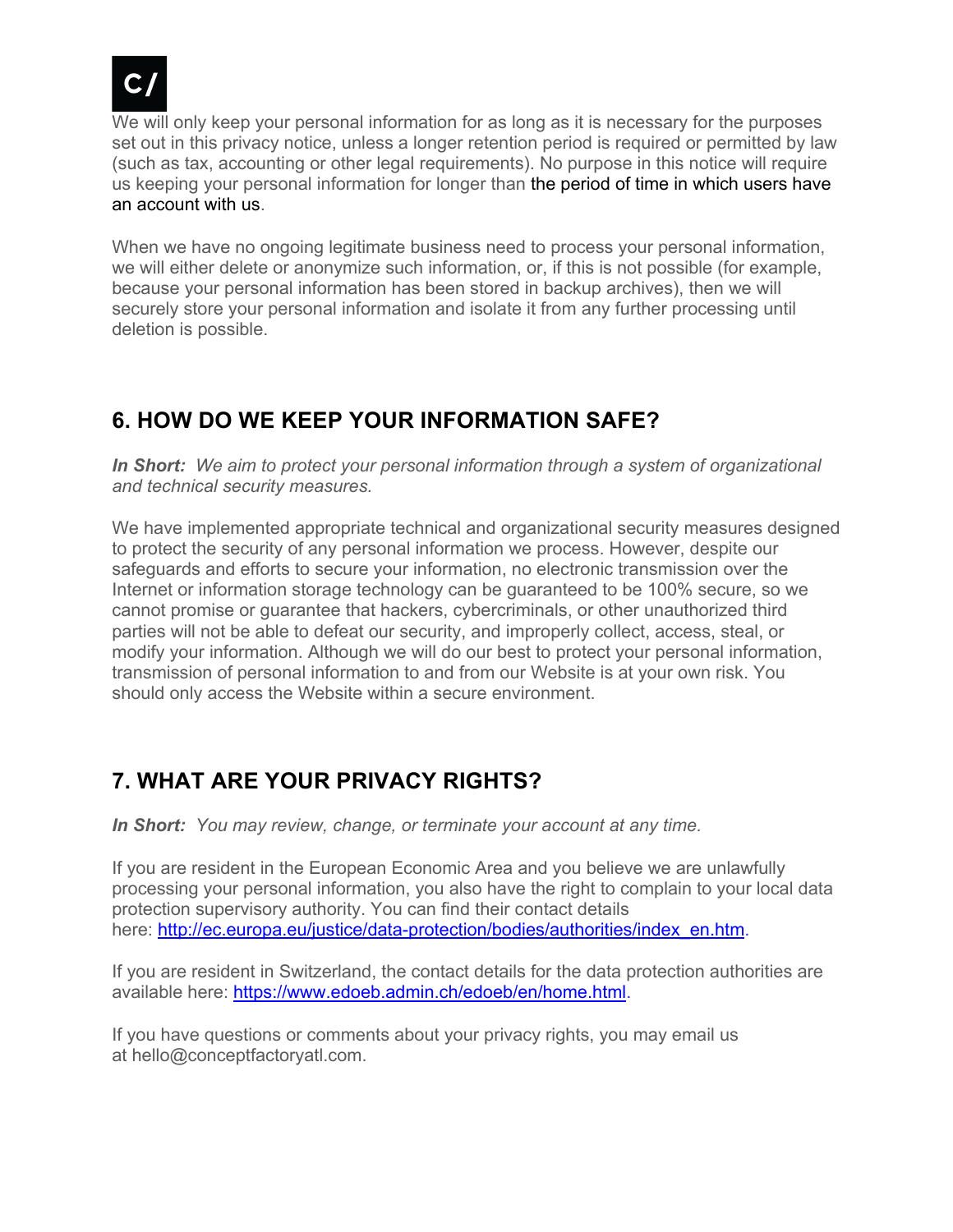

If you would at any time like to review or change the information in your account or terminate your account, you can:

- Log in to your account settings and update your user account.
- Contact us using the contact information provided.

Upon your request to terminate your account, we will deactivate or delete your account and information from our active databases. However, we may retain some information in our files to prevent fraud, troubleshoot problems, assist with any investigations, enforce our Terms of Use and/or comply with applicable legal requirements.

**Opting out of email marketing:** You can unsubscribe from our marketing email list at any time by clicking on the unsubscribe link in the emails that we send or by contacting us using the details provided below. You will then be removed from the marketing email list – however, we may still communicate with you, for example to send you service-related emails that are necessary for the administration and use of your account, to respond to service requests, or for other non-marketing purposes. To otherwise opt-out, you may:

■ Access your account settings and update your preferences.

# **8. CONTROLS FOR DO-NOT-TRACK FEATURES**

Most web browsers and some mobile operating systems and mobile applications include a Do-Not-Track ("DNT") feature or setting you can activate to signal your privacy preference not to have data about your online browsing activities monitored and collected. At this stage, no uniform technology standard for recognizing and implementing DNT signals has been finalized. As such, we do not currently respond to DNT browser signals or any other mechanism that automatically communicates your choice not to be tracked online. If a standard for online tracking is adopted that we must follow in the future, we will inform you about that practice in a revised version of this privacy notice.

# **9. DO CALIFORNIA RESIDENTS HAVE SPECIFIC PRIVACY RIGHTS?**

*In Short: Yes, if you are a resident of California, you are granted specific rights regarding access to your personal information.*

California Civil Code Section 1798.83, also known as the "Shine The Light" law, permits our users who are California residents to request and obtain from us, once a year and free of charge, information about categories of personal information (if any) we disclosed to third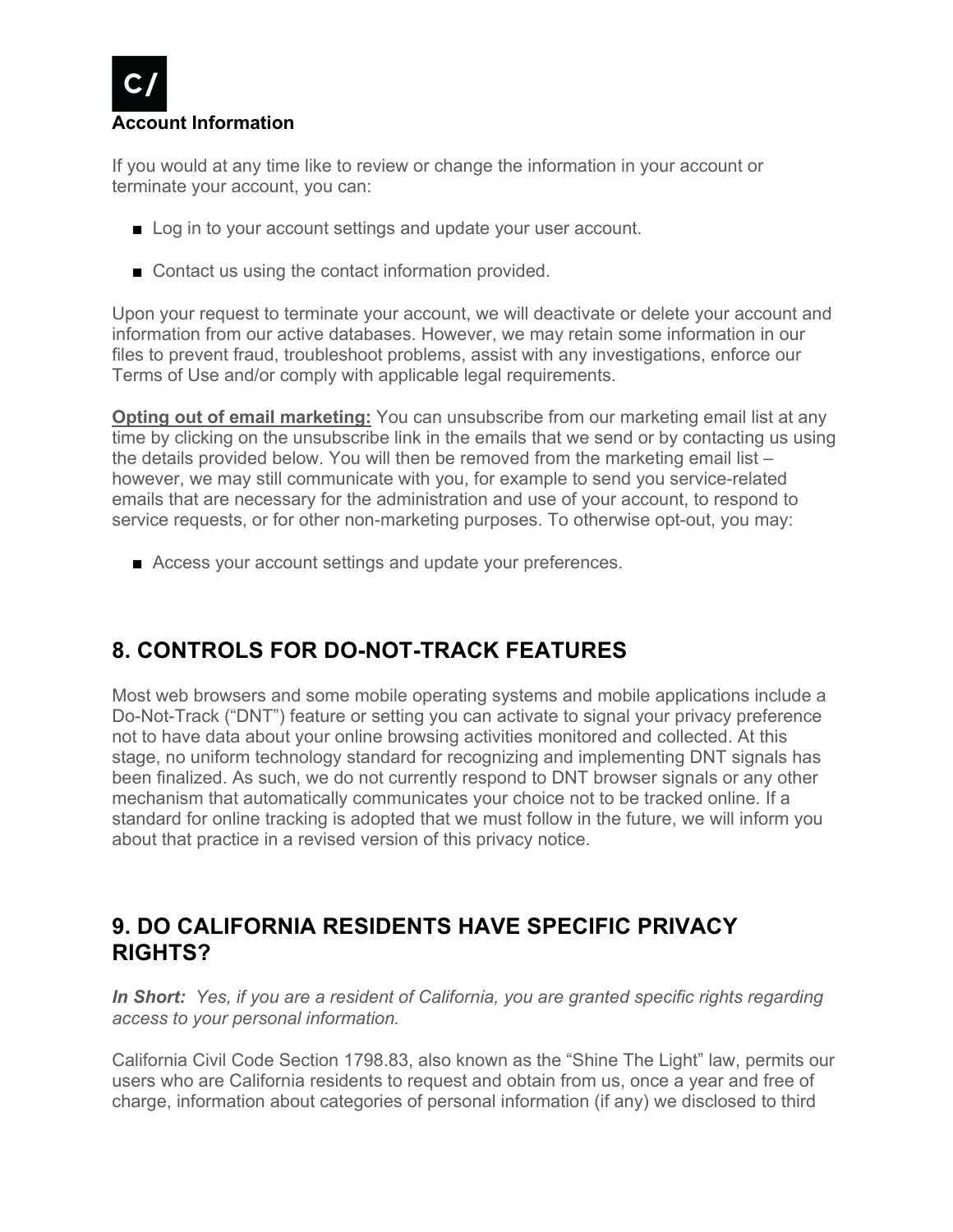

parties for direct marketing purposes and the names and addresses of all third parties with which we shared personal information in the immediately preceding calendar year. If you are a California resident and would like to make such a request, please submit your request in writing to us using the contact information provided below.

If you are under 18 years of age, reside in California, and have a registered account with the Website, you have the right to request removal of unwanted data that you publicly post on the Website. To request removal of such data, please contact us using the contact information provided below, and include the email address associated with your account and a statement that you reside in California. We will make sure the data is not publicly displayed on the Website, but please be aware that the data may not be completely or comprehensively removed from all our systems (e.g. backups, etc.).

### **CCPA Privacy Notice**

The California Code of Regulations defines a "resident" as:

(1) every individual who is in the State of California for other than a temporary or transitory purpose and

(2) every individual who is domiciled in the State of California who is outside the State of California for a temporary or transitory purpose

All other individuals are defined as "non-residents."

If this definition of "resident" applies to you, certain rights and obligations apply regarding your personal information.

### **What categories of personal information do we collect?**

We have collected the following categories of personal information in the past twelve (12) months:

| <b>Category</b>                                                                            | <b>Examples</b>                                                                                                                                                                                                  | <b>Collected</b> |
|--------------------------------------------------------------------------------------------|------------------------------------------------------------------------------------------------------------------------------------------------------------------------------------------------------------------|------------------|
| A. Identifiers                                                                             | Contact details, such as real name, alias, postal<br>address, telephone or mobile contact number,<br>unique personal identifier, online identifier, Internet<br>Protocol address, email address and account name | YES.             |
| B. Personal information<br>categories listed in the California<br>Customer Records statute | Name, contact information, education, employment,<br>employment history and financial information                                                                                                                | <b>YES</b>       |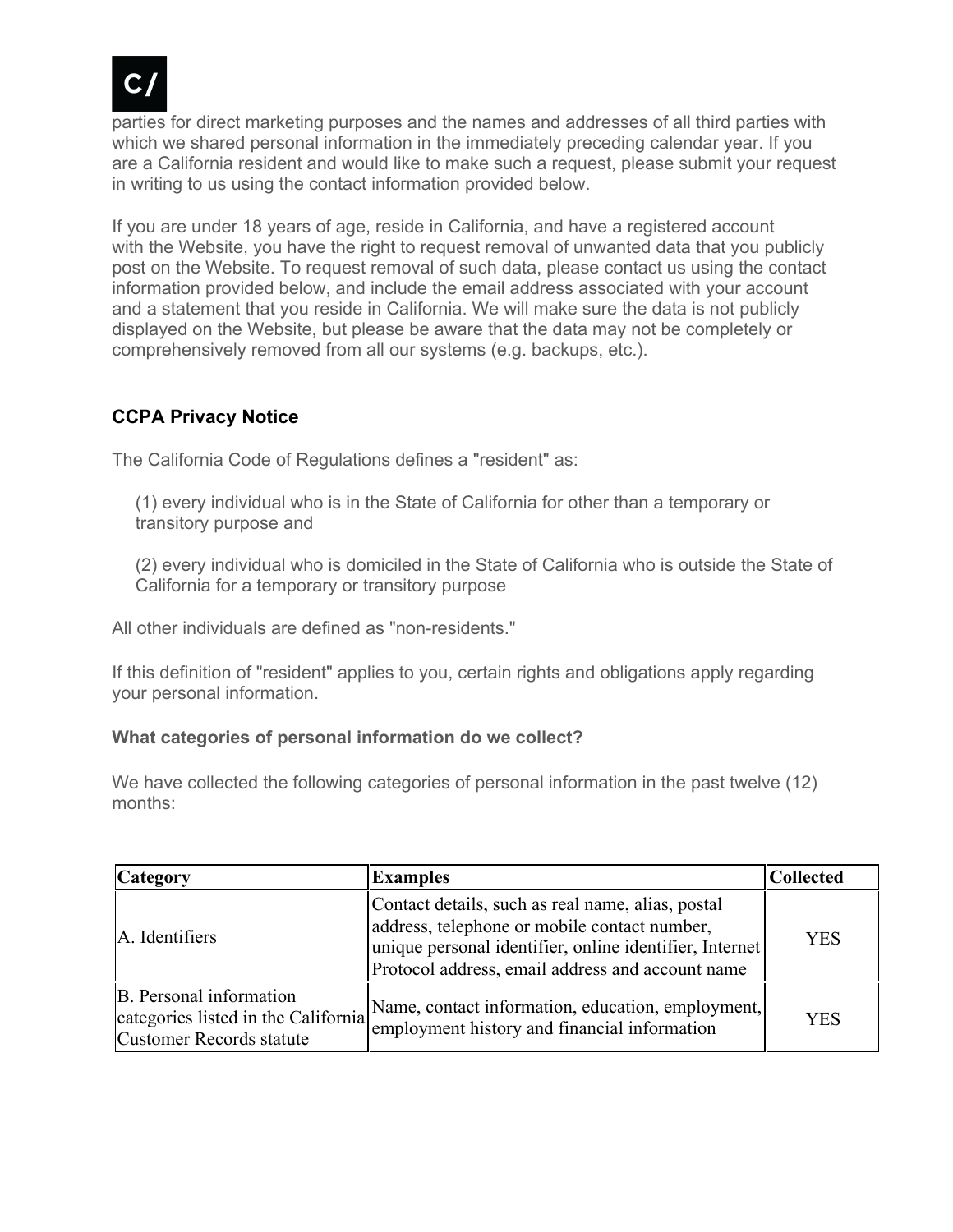

| C. Protected classification<br>characteristics under California<br>or federal law | Gender and date of birth                                                                                                                                                                     | N <sub>O</sub> |
|-----------------------------------------------------------------------------------|----------------------------------------------------------------------------------------------------------------------------------------------------------------------------------------------|----------------|
| D. Commercial information                                                         | Transaction information, purchase history, financial<br>details and payment information                                                                                                      | N <sub>O</sub> |
| E. Biometric information                                                          | Fingerprints and voiceprints                                                                                                                                                                 | N <sub>O</sub> |
| F. Internet or other similar<br>network activity                                  | Browsing history, search history, online behavior,<br>interest data, and interactions with our and other<br>websites, applications, systems and advertisements                               | N <sub>O</sub> |
| G. Geolocation data                                                               | Device location                                                                                                                                                                              | NO             |
| H. Audio, electronic, visual,<br>thermal, olfactory, or similar<br>information    | Images and audio, video or call recordings created<br>in connection with our business activities                                                                                             | NO             |
| I. Professional or employment-<br>related information                             | Business contact details in order to provide you our<br>services at a business level, job title as well as work<br>history and professional qualifications if you apply<br>for a job with us | <b>YES</b>     |
| J. Education Information                                                          | Student records and directory information                                                                                                                                                    | N <sub>O</sub> |
| K. Inferences drawn from other<br>personal information                            | Inferences drawn from any of the collected personal<br>information listed above to create a profile or<br>summary about, for example, an individual's<br>preferences and characteristics     | N <sub>O</sub> |

We may also collect other personal information outside of these categories in instances where you interact with us in-person, online, or by phone or mail in the context of:

- Receiving help through our customer support channels
- **Participation in customer surveys or contests; and**
- Facilitation in the delivery of our Services and to respond to your inquiries

### **How do we use and share your personal information?**

More information about our data collection and sharing practices can be found in this privacy notice.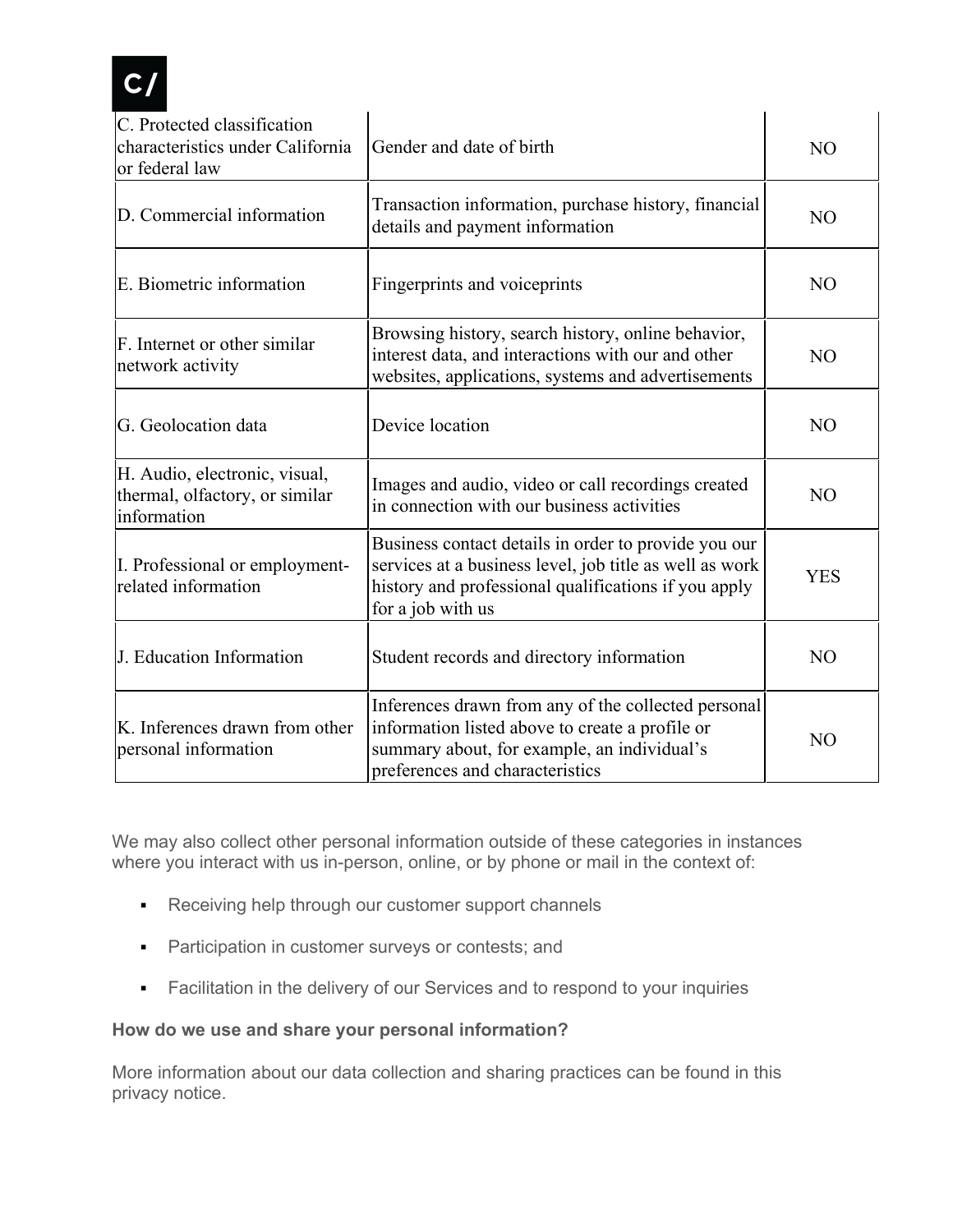

You may contact us by email at hello@conceptfactoryatl.com, or by referring to the contact details at the bottom of this document.

If you are using an authorized agent to exercise your right to opt-out, we may deny a request if the authorized agent does not submit proof that they have been validly authorized to act on your behalf.

### **Will your information be shared with anyone else?**

We may disclose your personal information with our service providers pursuant to a written contract between us and each service provider. Each service provider is a for-profit entity that processes the information on our behalf.

We may use your personal information for our own business purposes, such as for undertaking internal research for technological development and demonstration. This is not considered to be "selling" of your personal data.

Concept Factory Atlanta, LLC has not disclosed or sold any personal information to third parties for a business or commercial purpose in the preceding twelve (12) months. Concept Factory Atlanta, LLC will not sell personal information in the future belonging to website visitors, users and other consumers.

### **Your rights with respect to your personal data**

#### Right to request deletion of the data - Request to delete

You can ask for the deletion of your personal information. If you ask us to delete your personal information, we will respect your request and delete your personal information, subject to certain exceptions provided by law, such as (but not limited to) the exercise by another consumer of his or her right to free speech, our compliance requirements resulting from a legal obligation or any processing that may be required to protect against illegal activities.

#### Right to be informed - Request to know

Depending on the circumstances, you have a right to know:

- whether we collect and use your personal information;
- the categories of personal information that we collect;
- the purposes for which the collected personal information is used;
- whether we sell your personal information to third parties;
- the categories of personal information that we sold or disclosed for a business purpose;
- the categories of third parties to whom the personal information was sold or disclosed for a business purpose; and
- the business or commercial purpose for collecting or selling personal information.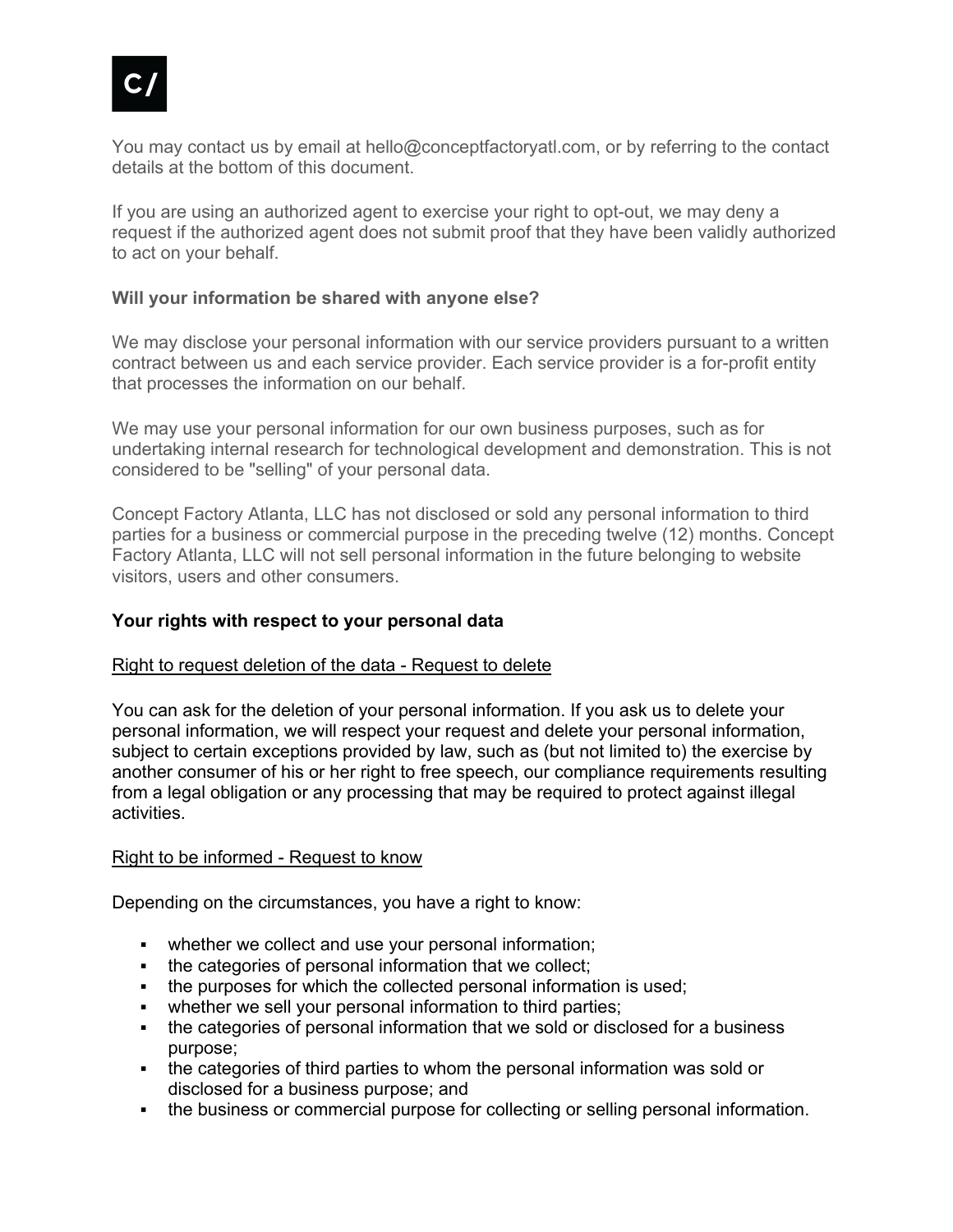

In accordance with applicable law, we are not obligated to provide or delete consumer information that is de-identified in response to a consumer request or to re-identify individual data to verify a consumer request.

### Right to Non-Discrimination for the Exercise of a Consumer's Privacy Rights

We will not discriminate against you if you exercise your privacy rights.

#### Verification process

Upon receiving your request, we will need to verify your identity to determine you are the same person about whom we have the information in our system. These verification efforts require us to ask you to provide information so that we can match it with the information you have previously provided us. For instance, depending on the type of request you submit, we may ask you to provide certain information so that we can match the information you provide with the information we already have on file, or we may contact you through a communication method (e.g. phone or email) that you have previously provided to us. We may also use other verification methods as the circumstances dictate.

We will only use personal information provided in your request to verify your identity or authority to make the request. To the extent possible, we will avoid requesting additional information from you for the purposes of verification. If, however, if we cannot verify your identity from the information already maintained by us, we may request that you provide additional information for the purposes of verifying your identity, and for security or fraudprevention purposes. We will delete such additionally provided information as soon as we finish verifying you.

#### Other privacy rights

- you may object to the processing of your personal data
- you may request correction of your personal data if it is incorrect or no longer relevant, or ask to restrict the processing of the data
- you can designate an authorized agent to make a request under the CCPA on your behalf. We may deny a request from an authorized agent that does not submit proof that they have been validly authorized to act on your behalf in accordance with the CCPA.
- you may request to opt-out from future selling of your personal information to third parties. Upon receiving a request to opt-out, we will act upon the request as soon as feasibly possible, but no later than 15 days from the date of the request submission.

To exercise these rights, you can contact us by email at hello@conceptfactoryatl.com, or by referring to the contact details at the bottom of this document. If you have a complaint about how we handle your data, we would like to hear from you.

# **10. DO WE MAKE UPDATES TO THIS NOTICE?**